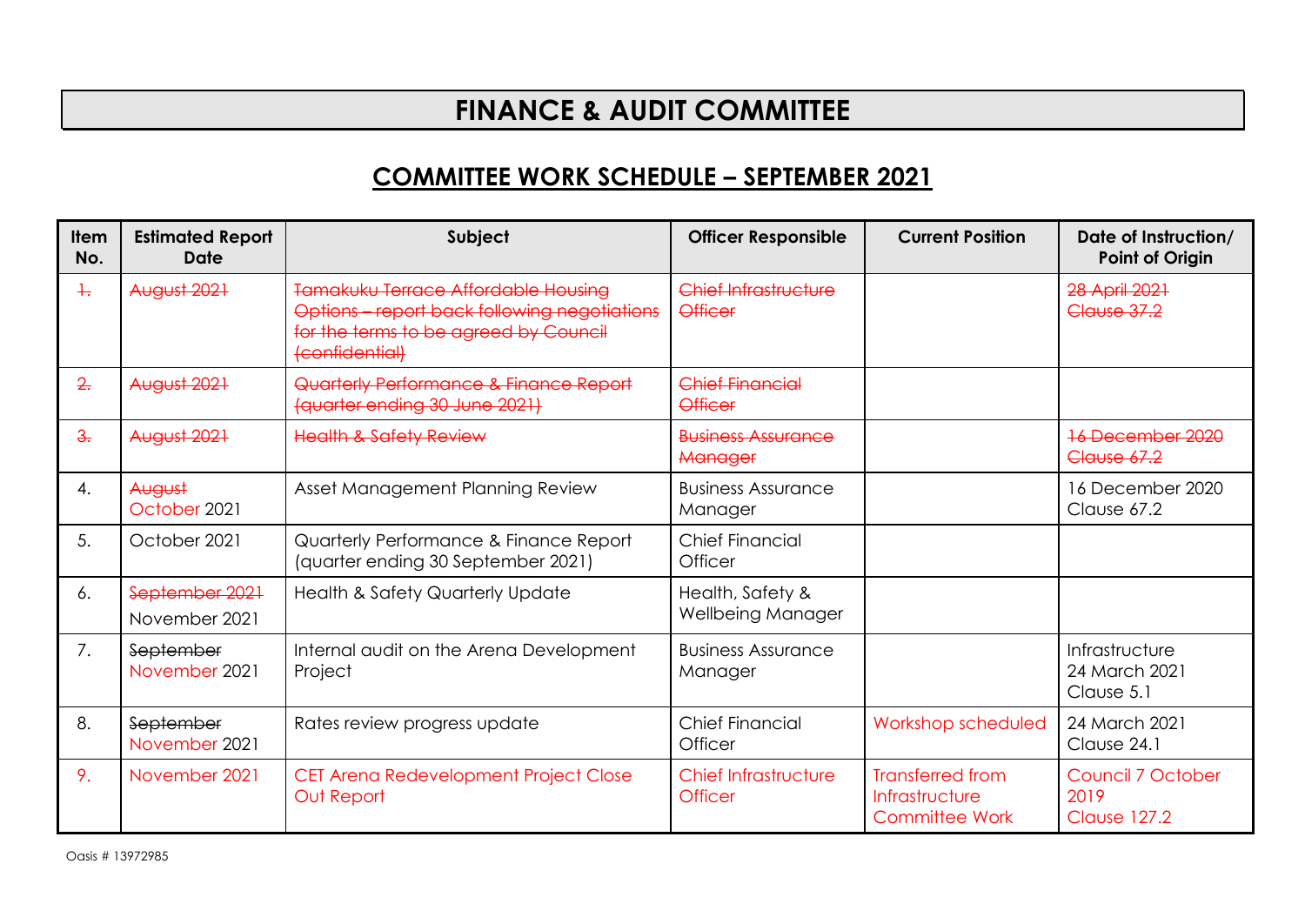| __<br>__<br>. . |  |
|-----------------|--|
|-----------------|--|

| <b>Item</b><br>No. | <b>Estimated Report</b><br><b>Date</b> | Subject                                                                                                                                                                                                                                                                                                               | <b>Officer Responsible</b>           | <b>Current Position</b>                                                                                               | Date of Instruction/<br><b>Point of Origin</b> |
|--------------------|----------------------------------------|-----------------------------------------------------------------------------------------------------------------------------------------------------------------------------------------------------------------------------------------------------------------------------------------------------------------------|--------------------------------------|-----------------------------------------------------------------------------------------------------------------------|------------------------------------------------|
|                    |                                        |                                                                                                                                                                                                                                                                                                                       |                                      | Schedule; to be<br>presented along with<br>the Internal Audit on<br>the Arena<br><b>Development Project</b><br>report |                                                |
| 10.                | November 2021                          | Review of Property Asset Renewals                                                                                                                                                                                                                                                                                     | <b>Business Assurance</b><br>Manager |                                                                                                                       | 16 December 2020<br>Clause 67.2                |
| 11.                | November 2021                          | <b>Procurement Review</b>                                                                                                                                                                                                                                                                                             | <b>Business Assurance</b><br>Manager |                                                                                                                       | 16 December 2020<br>Clause 67.2                |
| 12.                | November 2021                          | Victoria Esplanade - Café lease extension<br>negotiations                                                                                                                                                                                                                                                             | Chief Infrastructure<br>Officer      |                                                                                                                       | 24 March 2021<br>Clauses 18.1, 18.3            |
| 13.                | November 2021                          | Report re findings of a strategic review of<br>the provision of hospitality services in the<br>Victoria Esplanade                                                                                                                                                                                                     | Chief Infrastructure<br>Officer      |                                                                                                                       | 24 March 2021<br>Clause 18.2                   |
| 14.                | December 2021                          | <b>Business Assurance Accountability Report</b>                                                                                                                                                                                                                                                                       | <b>Business Assurance</b><br>Manager |                                                                                                                       | 16 December 2020<br>Clause 68.2                |
| 15.                | 2022                                   | Financial Delegation of Authority Policy<br>Review<br>Review of Project Planning and Budgeting<br>Enterprise Risk Management Framework<br>Review<br><b>Benefits Realisation Framework and</b><br><b>Strategic Prioritisation Review</b><br>Sustainable Practices Review<br><b>Financial Processes Analytics (FPA)</b> | <b>Business Assurance</b><br>Manager |                                                                                                                       | 16 December 2020<br>Clauses 67.2 and<br>68.2   |